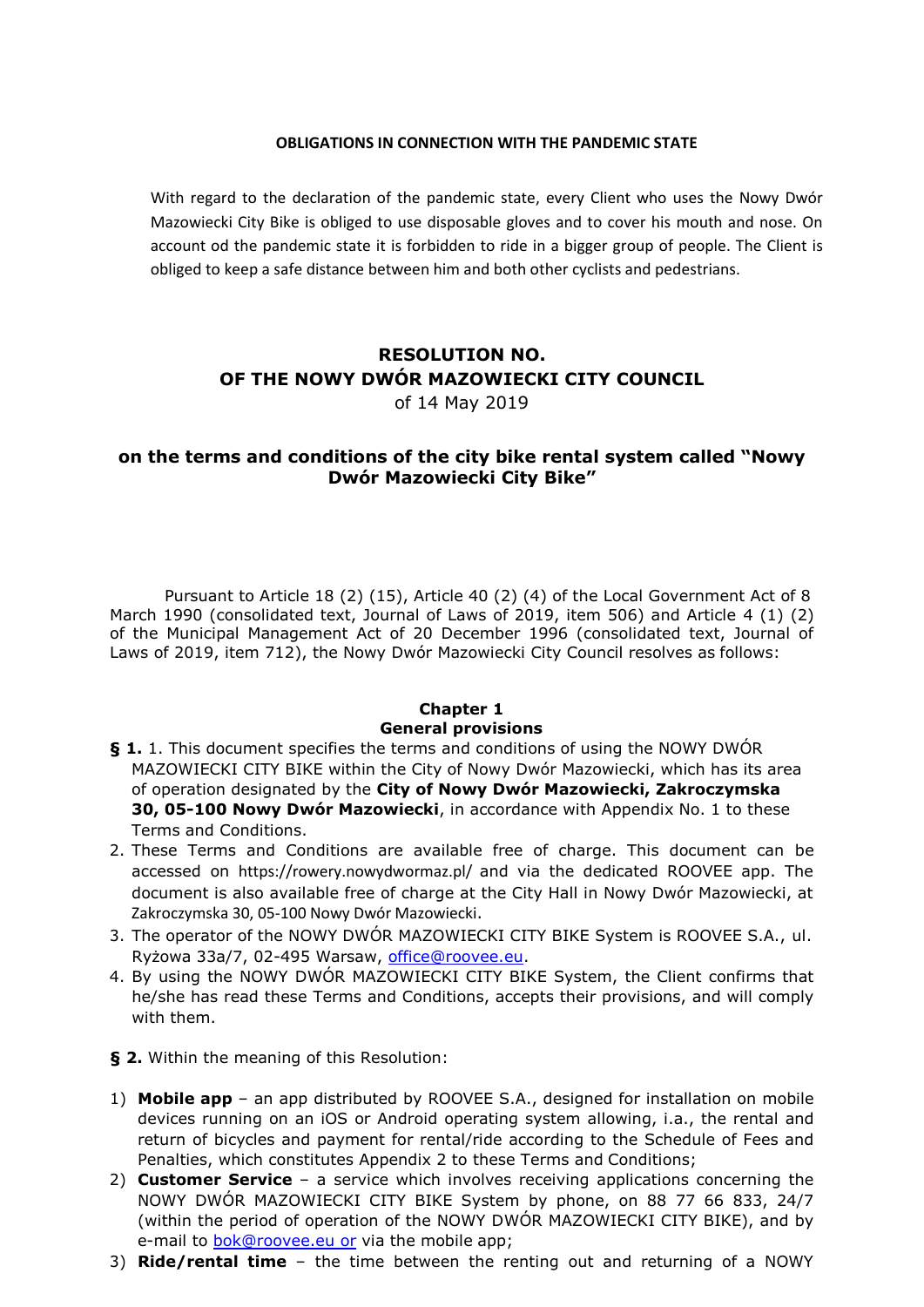DWÓR MAZOWIECKI CITY BIKE bicycle;

4) **Security measures** – all actions taken in relation to the Client should he/she violate the Terms and Conditions of the NOWY DWÓR MAZOWIECKI CITY BIKE System. These measures might involve, in particular, suspending the account, contacting the Client, and sending calls for payment if the funds on the Client's Account are insufficient to cover the costs incurred as a result of using the System. If the Client refuses to pay the amounts due, it also means enforcing payment. All cases of theft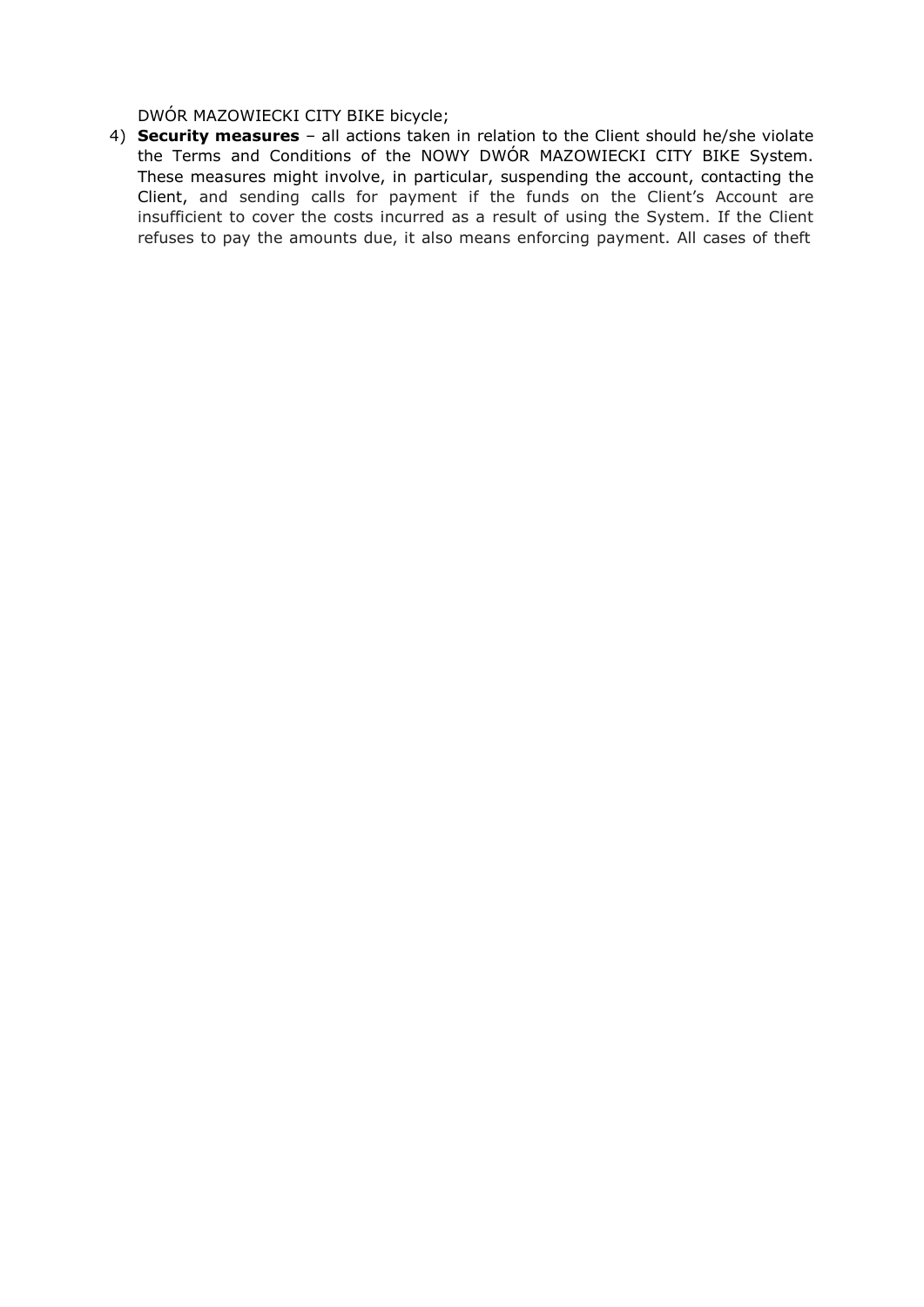and damage to property in the NOWY DWÓR MAZOWIECKI CITY BIKE System will be notified to the relevant authorities;

- 5) **Client ID**  a personalised string of numerical characters which is, at the same time, the telephone number stated during registration. The Client ID is necessary to authorise the rental and return of the bicycle and to contact Customer Service;
- 6) **Client**  a natural person using the NOWY DWÓR MAZOWIECKI CITY BIKE System who has entered into an appropriate agreement;
- 7) **Operator**  ROOVEE S.A, providing services connected with the operation of the NOWY DWÓR MAZOWIECKI CITY BIKE System in the City of Nowy Dwór Mazowiecki;
- 8) **Initial fee**  a one-time deposit allowing the use of the NOWY DWÓR MAZOWIECKI CITY BIKE System. The minimum account balance is specified in the Schedule of Fees and Penalties. The Client may transfer the initial fee, less the funds used, to their account at any time;
- 9) **Charged fee**  the fee charged for the Bicycle rental, taken from the Roovee account;
- 10)**Processing fee**  the fee collected when additional costs are incurred in connection with the invalid return of the bicycle by the Client. The Client may complain against charging the Processing fee within 14 days;
- 11)**Additional fee**  the fee charged in the event of activities in breach of the Terms and Conditions of the NOWY DWÓR MAZOWIECKI CITY BIKE, including leaving the bicycle in a prohibited place, damaging the bicycle or any part of the infrastructure of the City of Nowy Dwór Mazowiecki, and theft. A detailed breakdown of fees can be found in the Schedule of Fees and Penalties constituting Appendix 2 to these Terms and Conditions. The Client may complain against charing the Additional fee within 14 days;
- 12)**BM online payment**  the Blue Media online-payment system which can be used to make payments in the NOWY DWÓR MAZOWIECKI CITY BIKE System. The BM system is operated by BLUE MEDIA S.A., with its registered office in Sopot, 81-717 Sopot, ul. Powstańców Warszawy 6, entered in the Register of Entrepreneurs kept by the District Court Gdańsk-Północ in Gdańsk, 8th Commercial Division of the National Court Register under KRS number 0000320590, NIP [Tax ID]: 585-13-51-185, REGON [business registry number]: 191781561;
- 13)**Stopover/pause**  the pausing of a ride on the Mobile app of NOWY DWÓR MAZOWIECKI CITY BIKE user, and by manually closing the ROOVEE LOCK CONTROL;
- 14)**Client Account**  the Client's individual account in the NOWY DWÓR MAZOWIECKI CITY BIKE System, which is credited and debited for the use of the system in accordance with the Schedule of Fees and Penalties;
- 15)**Terms and Conditions**  these terms and conditions define the types, scope, rules and conditions for using the NOWY DWÓR MAZOWIECKI CITY BIKE System in the City of Nowy Dwór Mazowiecki, and also the scope of the rights, responsibilities and potential liability of both the Operator and the Client. Accepting these Terms and Conditions, and complying with all their provisions, is necessary to allow the use of the NOWY DWÓR MAZOWIECKI CITY BIKE System in the City of Nowy Dwór Mazowiecki (including the rental of NOWY DWÓR MAZOWIECKI CITY BIKE), as well as obligatory in the NOWY DWÓR MAZOWIECKI CITY BIKE System registration process. The Client enters into an agreement with the Operator upon accepting the Terms and Conditions, completing the registration process, and paying the Initial Fee in the NOWY DWÓR MAZOWIECKI CITY BIKE System in the City of Nowy Dwór Mazowiecki;
- 16)**Reservation**  the reservation of a selected bicycle available on the NOWY DWÓR MAZOWIECKI CITY BIKE Mobile app;
- 17)**ROOVEE LOCK CONTROL**  a security device for a bicycle (equipped with the ROOVEE electronic module) conducting the process of renting out and returning the bicycle, controlling the lights on the bicycle, and monitoring its location (GPS, Accelerometer);
- 18)**Rack**  a fixture in the NOWY DWÓR MAZOWIECKI CITY BIKE park zone;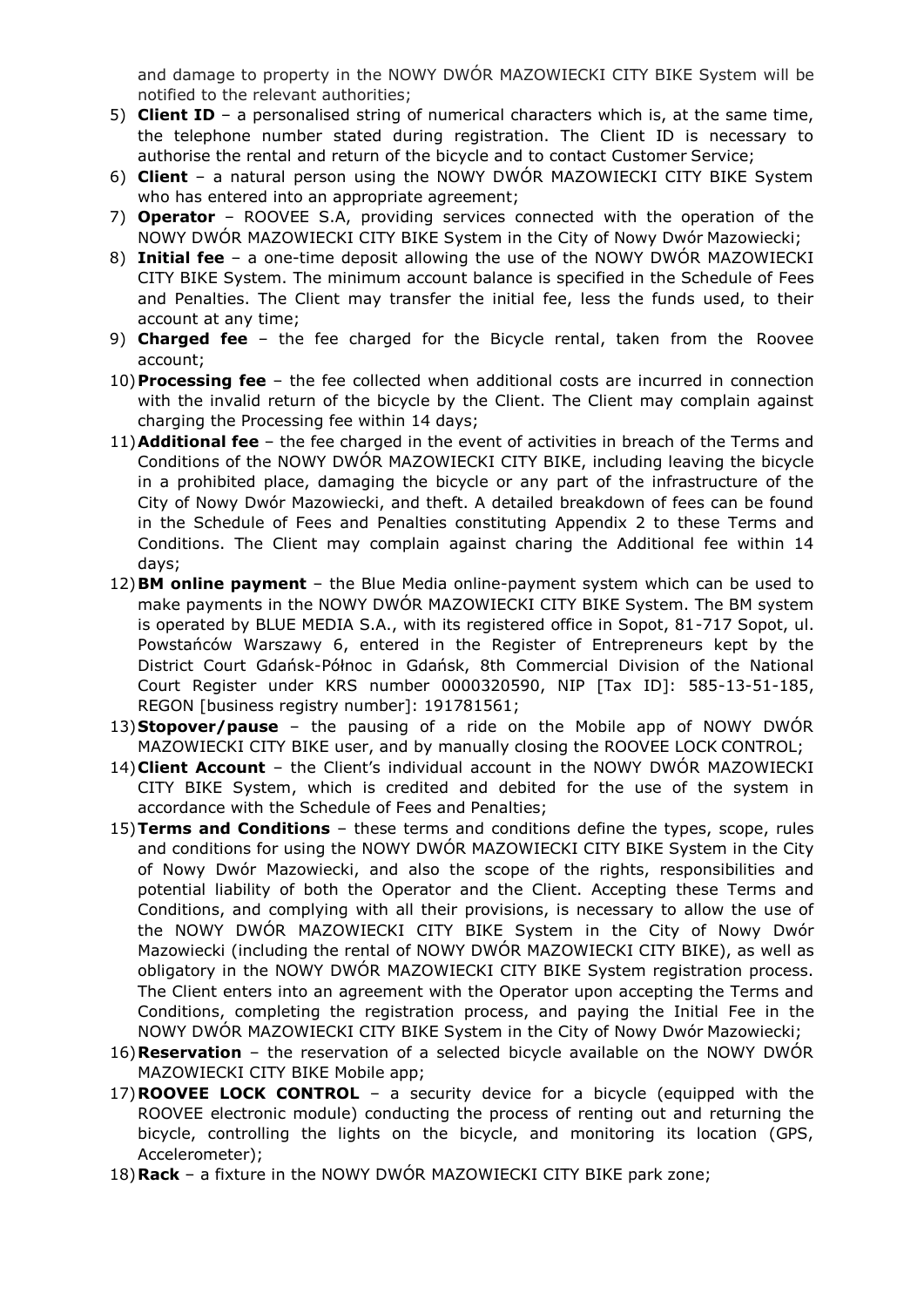- 19)**The NOWY DWÓR MAZOWIECKI CITY BIKE operation zone**  a designated area of the City/municipality within which the NOWY DWÓR MAZOWIECKI CITY BIKE System may be used;
- 20)**NOWY DWÓR MAZOWIECKI CITY BIKE Park Zone**  a designated area in which the user can rent or return a bicycle. Information on bicycle zones is available in Appendix 1, on the ROOVEE Mobile App and on [https://rowery.nowydwormaz.pl/;](https://rowery.nowydwormaz.pl/)
- 21)**NOWY DWÓR MAZOWIECKI CITY BIKE System**  a self-service bicycle-rental system involving bicycles, software, NOWY DWÓR MAZOWIECKI CITY BIKE Park Zones, the ROOVEE mobile app, and ROOVEE LOCK CONTROL;
- 22)**Schedule of Fees and Penalties**  the price list for services and charges for the ROOVEE System, binding on the Client, which constitutes Appendix 2 to the Terms and Conditions, and is available on the website [https://rowery.nowydwormaz.pl/;](https://rowery.nowydwormaz.pl/)
- 23)**Telecode**  a four-digit number that allows to rent a bike without the Mobile app;
- 24)**Information board**  a fixture in the NOWY DWÓR MAZOWIECKI CITY BIKE Park Zone;
- 25)**Agreement**  an agreement entered into by and between the Client and the NOWY DWÓR MAZOWIECKI CITY BIKE System Operator, setting out the mutual rights and responsibilities, as specified in the Terms and Conditions. An agreement which includes the provisions of the Terms and Conditions is automatically made upon the Client's registration in the NOWY DWÓR MAZOWIECKI CITY BIKE System, provided that the Client has submitted a declaration on accepting the Terms and Conditions and has paid the Initial Fee;
- 26)**Bicycle rental**  an operation performed using the Mobile App available for download on [https://rowery.nowydwormaz.pl/,](https://rowery.nowydwormaz.pl/) using the QR code located on the bicycle. Rental can be also carried out using a Telecode or SMS;
- 27)**End of rental**  an operation involving the manual closing of the ROOVEE LOCK CONTROL in a public generally accessible place, excluding any places in underground car parks, garages, basements, tunnels, buildings, forests, parks, closed cemeteries, and private property, within the NOWY DWÓR MAZOWIECKI CITY BIKE operation zone;
- 28)**Ordering Party**  the City of Nowy Dwór Mazowiecki, at ul. Zakroczymska 30, 05- 100 Nowy Dwór Mazowiecki;
- 29)**Returning a bicycle outside the zone** ‒ returning a bicycle outside the designated NOWY DWÓR MAZOWIECKI CITY BIKE Park Zone, in a public generally accessible place, excluding any in underground car parks, garages, basements, tunnels, buildings, forests, parks, closed cemeteries, and private property, within the NOWY DWÓR MAZOWIECKI CITY BIKE operation zone;
- 30)**Returning a bicycle inside the zone** ‒ returning a bicycle inside the designated NOWY DWÓR MAZOWIECKI CITY BIKE Park Zone.

### **Chapter 2**

# **The terms and conditions of use of the Nowy Dwór Mazowiecki City Bike System**

- **§ 3**. 1. To use the NOWY DWÓR MAZOWIECKI CITY BIKE System go to <https://rowery.nowydwormaz.pl/>, register in the NOWY DWÓR MAZOWIECKI CITY BIKE System via the mobile app or the website, by providing the required and correct personal data, accept the conditions specified in these Terms and Conditions, and pay the initial fee indicated in the Schedule of Fees and Penalties.
- 2. To register, the Client must have an active e-mail account and an active mobile phone number. To use the Mobile App, the Client must have a phone with access to the Internet running on Android or iOS in a version specified in the Google Play Store or App Store.
- 3. The Operator provides the latest version of the Application running on the Android or iOS operating systems. For the application to work properly, the latest version should be installed at all times.
- 4. The Client rents a bicycle from the Operator under these Terms and Conditions. The Client shall comply with these Terms and Conditions, and in particular pay fees in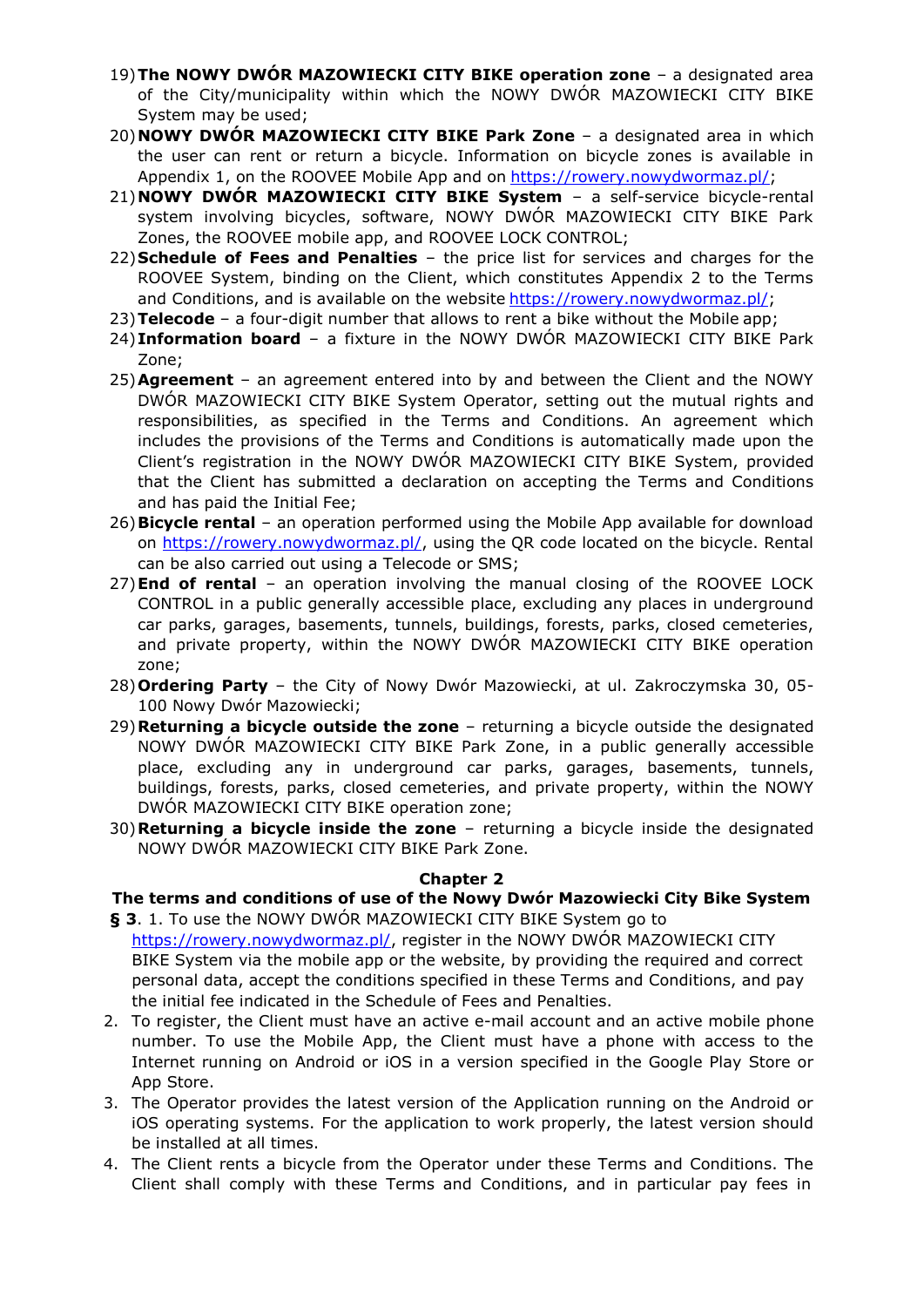accordance with the Schedule of Fees and Penalties, use the bicycle in compliance with these Terms and Conditions, and report any defects via the application or by e-mail to [bok@roovee.eu.](mailto:bok@roovee.eu)

- 5. From the time of bicycle Rental to End of rental, the Client shall take full responsibility for the bicycle, except for the circumstances provided for in 9.
- 6. Should the bicycle be stolen while it is being rented, the Client shall immediately report this fact to the Customer Service phone number 88 77 66 833 (if the helpline is unavailable, the Client shall send a relevant mail to the e-mail: [bok@roovee.eu.](mailto:bok@roovee.eu) The Client shall also promptly report it to the closest Police or City Guard station. If the rented bicycle has been inadequately secured, the Client will be liable for it being stolen, especially if he/she has failed to manually close the ROOVEE LOCK CONTROL or has left the bicycle in an underground car park, garage, basement, tunnel, building, forest, park, closed cemetery, or private property, or outside the NOWY DWÓR MAZOWIECKI CITY BIKE operation zone.
- 7. The Client may rent 1 bicycle at a time.
- 8. The Operator allows the installation of the Client's own child seat on NOWY DWÓR MAZOWIECKI CITY BIKE. The Client shall be responsible for the installation of the seat, and all potential damage caused in connection with the installation and use of the seat.
- 9. Underage persons, i.e. persons at least 13 but under 18 years of age, or other persons who have limited legal capacity, must submit to the Ordering Party a written consent from their parent (legal guardian) or legal representative to enter into the Agreement, along with an appropriate declaration constituting Appendix 3 to these Terms and Conditions on accepting responsibility for potential damage, in particular in connection with the non-performance or improper performance of this Agreement. The consent and declarations must contain the signature of the person submitting the appropriate declarations. The Ordering Party reserves the right to verify the authenticity of the submitted declarations. The declaration must be submitted in electronic (scanned) form to the address **bok@roove.eu**. After verification, the Agreement is considered to have been made, and the underage person may access the Mobile App. Neither the Ordering Party nor the Operator shall be held liable for the provision of false data by persons with limited legal capacity.
- 10. The Client may use the rented bicycle within the City of Nowy Dwór Mazowiecki in the designated area, which is specified in Appendix 1 to these Terms and Conditions. This area is also shown on <https://rowery.nowydwormaz.pl/> and on the mobile app.
- 11. Stopovers are included in the rental time and added to the final charge, in accordance with the Schedule of Fees and Penalties.
- 12. Bicycle reservation is voluntary, and enables the Client to book the selected bicycle. The reservation time is 10 minutes, and is not included in the bicycle rental time. If the Client fails to rent the bicycle within 10 minutes from making the reservation, it is automatically cancelled. Reservation is free.

**§ 4**. 1. The Client shall use the bicycle in accordance with these Terms and Conditions, its intended use, and the Traffic Code.

- 2. The NOWY DWÓR MAZOWIECKI CITY BIKE System bicycles must not be used by persons under the influence of alcohol, intoxicants, psychoactive substances or narcotic-replacement drugs, within the meaning of the regulations on counteracting drug addiction, and medicines affecting the ability to ride or drive.
- 3. The Client shall return the rented bicycle in the same condition as at the time of renting.
- 4. After rental, the Client shall verify the technical condition of the bicycle. If any damage is found, the Client should immediately report the issue via the Mobile App using the "Report a problem" option.
- 5. If the problem is found while the bicycle is in use, the Client must report this fact as soon as possible via the Customer Service, and return the bicycle to the NOWY DWÓR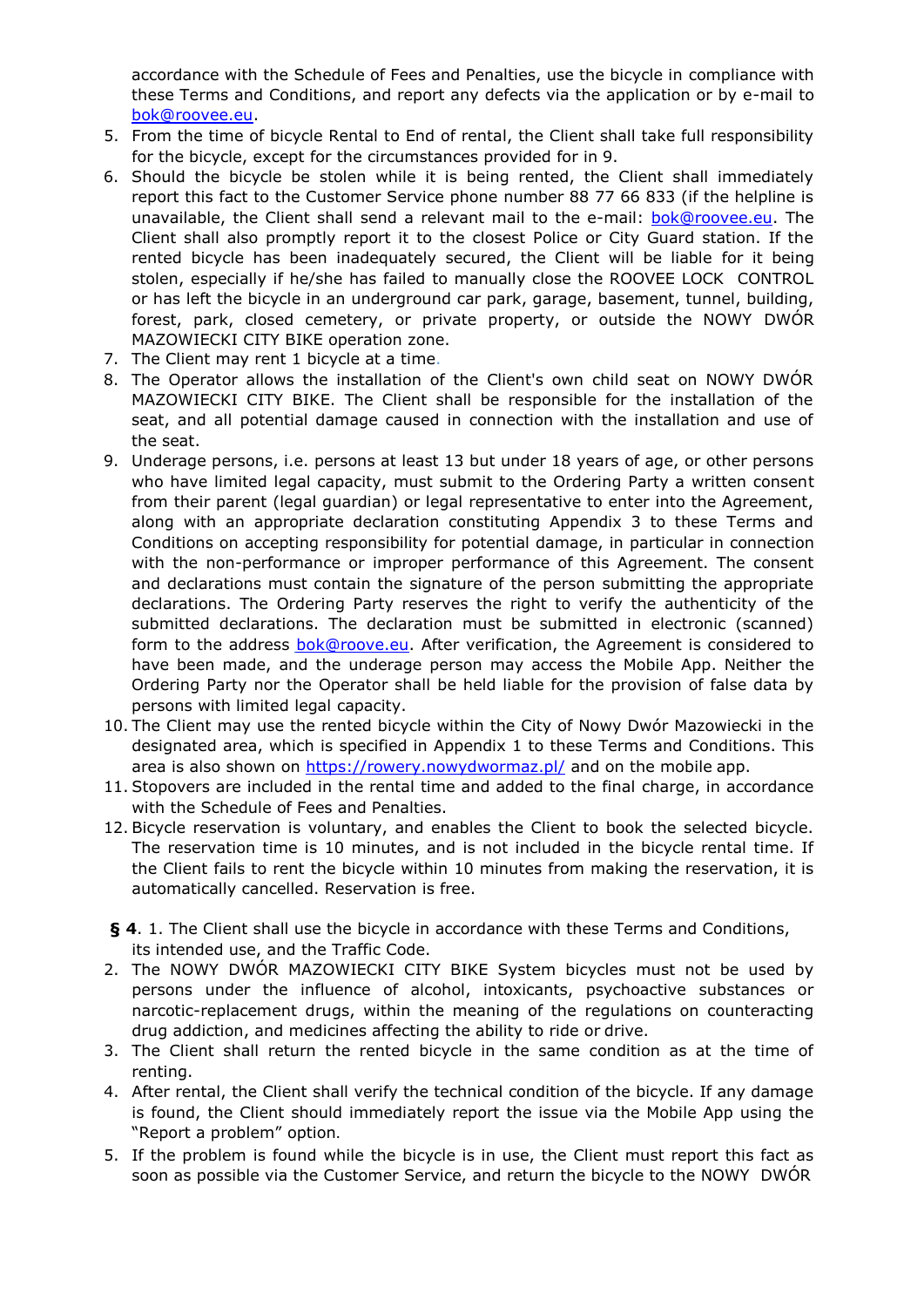MAZOWIECKI CITY BIKE Park Zone, and if the bicycle is unfit for further use, in the closest available place in accordance with the rules for End of rental and Returning a bicycle outside the zone.

- 6. From the time of bicycle Rental to End of rental, the Client shall be responsible for the bicycle, and shall take any reasonable actions to prevent bicycle damage, destruction or theft.
- 7. The Client must not lend the bicycle to third parties.
- 8. Should the Client provide the bicycle for use by third parties during the rental period and in breach of these Terms and Conditions, he/she shall remain liable, in particular, for its damage or theft, until the End of rental.
- 9. Should the bicycle be improperly returned, particularly by failing to close the ROOVEE LOCK CONTROL or returning the bicycle in a prohibited place, the Client shall bear the costs of the continuing rental, and shall be held liable for the potential theft or damage of the bicycle.
- 10. If there are any problems with returning the bicycle, the Client shall immediately contact the Customer Service.
- 11. The Client shall cover all penalties, tickets and fines imposed on him/her in connection with the use of the bicycle in breach of the currently binding legal regulations, as well as these Terms and Conditions.
- 12. In the event of damage to the NOWY DWÓR MAZOWIECKI CITY BIKE System infrastructure (bicycles, racks or information boards), the Client shall cover all the repair costs. The Client will receive a bill or a VAT invoice for the relevant repairs, in accordance with the Schedule of Fees and Penalties. The funds needed to cover the costs of damage may be collected from the Client's account without additional permission.
- 13. It is forbidden for the Client to transport bicycles by car or other means of transport belonging to private persons.
- 14. Should the Client intentionally destroy or damage the infrastructure of the NOWY DWÓR MAZOWIECKI CITY BIKE System, the relevant law enforcement bodies will be notified, and the person responsible for the damage shall be held liable for all the resulting costs.
- 15. The Client shall bear full liability for any potential damage resulting from the nonperformance or improper performance of the Agreement.
- 16. The Client may rent the bicycles only for private use.
- 17. The Clients shall use the bicycles and the app in accordance with their purpose, in a manner which does not interfere with their operation, while respecting the personal rights of third parties. They shall also use all services provided via the Mobile App within the limits of the permitted use.
- **§ 5**. 1. For registration, the Client must install the app or use the <https://rowery.nowydwormaz.pl/> website, and complete the authorisation process by providing the data marked as obligatory, i.e. the correct full name, email address and mobile phone number.
- 2. Registration requires an active e-mail address and a mobile phone number.
- 3. During the registration process, and when using the NOWY DWÓR MAZOWIECKI CITY BIKE System, the Client shall provide correct data, and keep his/her password and login secret from third parties.
- 4. The registration shall only be valid if correct data are provided and these Terms and Conditions are accepted. Personal details are provided on a voluntary basis, but are necessary to use the NOWY DWÓR MAZOWIECKI CITY BIKE System.
- 5. The Operator reserves the right to introduce technical modifications in the user registration and service provision processes.
- 6. If it is revealed that the Client's use of the NOWY DWÓR MAZOWIECKI CITY BIKE infrastructure does not comply with the Terms and Conditions, the Operator and the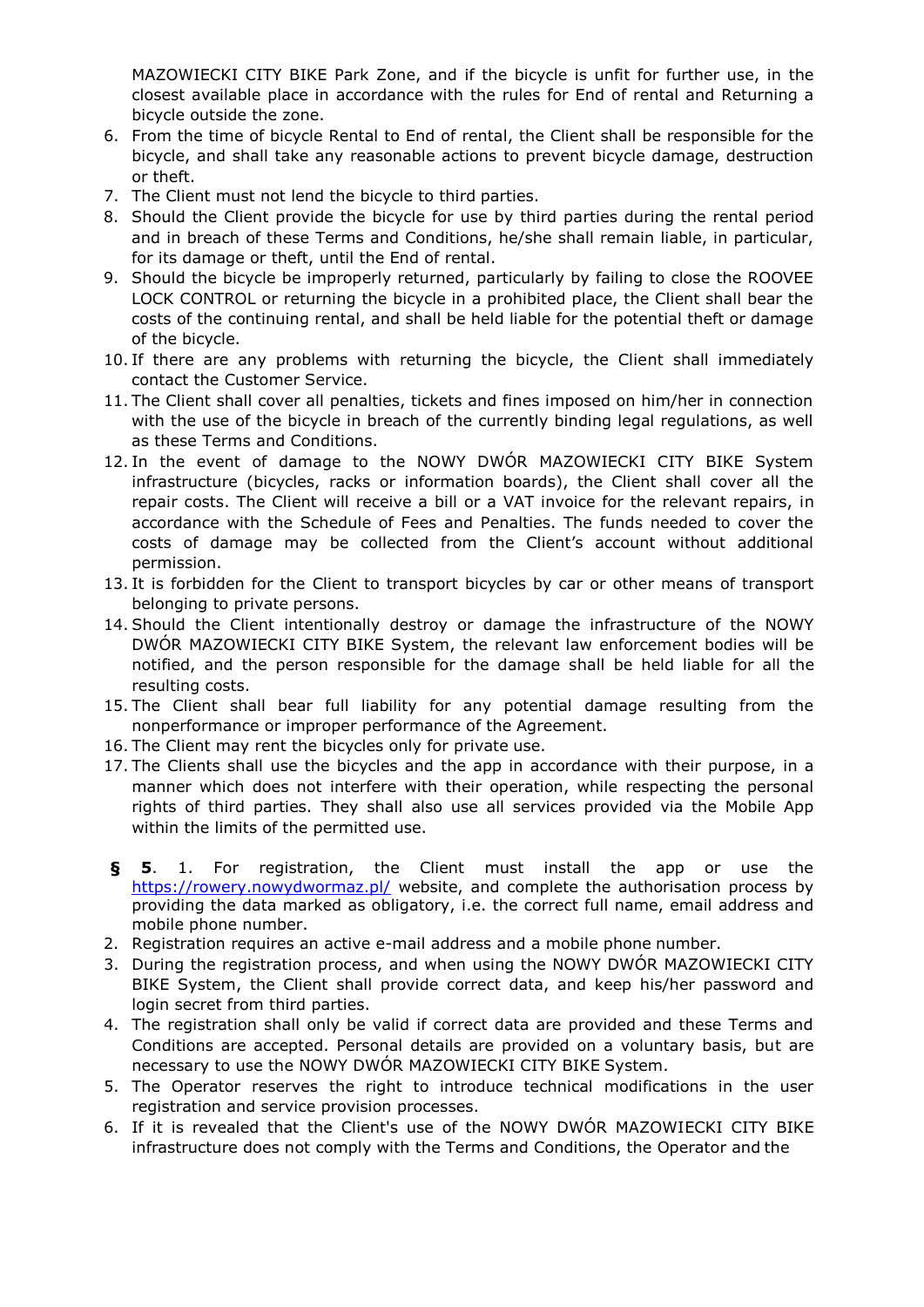Ordering Party may block the Client's account. In such cases, re-registration shall only be possible if the Operator provides prior consent to doing so.

- 7. The Operator and the Ordering Party reserve the right to contact the Client for the purposes of performing the Agreement.
- 8. Personal data, address data and contact data are required during the process of identifying the Client in the NOWY DWÓR MAZOWIECKI CITY BIKE System.
- **§ 6**. 1. Payments for the NOWY DWÓR MAZOWIECKI CITY BIKE System use are made using the BM Online Payment system.
- 2. The Client pays the initial fee and all fees resulting from the Schedule of Fees and Penalties, through the wallet module in the app.
- 3. When making the payments, the Client should read and accept the Terms and Conditions relating to the BM Online Payment function.
- 4. Any claims and complaints from Clients, connected with the provision of payment services, or the operation of the System, shall be directed to the service provider of the System - BLUE MEDIA S.A., with its registered office in Sopot, 81-717 Sopot, ul. Powstańców Warszawy 6, entered in the Register of Entrepreneurs kept by the District Court Gdańsk-Północ in Gdańsk, the 8th Commercial Division of the National Court Register under KRS number 0000320590, NIP [Tax ID]: 585-13-51-185, REGON [business registry number]: 191781561, share capital PLN 2,000,000.
- **§ 7**. 1. Renting a bicycle is allowed when the Client has an active account and has paid the initial fee.
- 2. The fee is charged for the rental/reservation time, including stopovers in accordance with the Schedule of Fees and Penalties until a correct End of rental. If the funds on the Client's account are insufficient, the Client is not required to stop the rental, but the resulting difference (underpayment) must be paid within 7 days. If it is not paid within the indicated deadline, the Operator shall initiate a procedure to collect the amount due.
- 3. The rental is activated after launching the app on a mobile device and scanning the QR code on the handlebar or on the ROOVEE LOCK CONTROL device, by contacting the Customer Service, stating the telephone number, Telecode and the number of the rented bicycle. It is also possible to rent a bicycle using an SMS, by sending the "start\_bicycle number" message, e.g. "start 1627629", to +48539569930. After the QR code has been correctly scanned, or after telling the correct details to the Customer Service officer/via SMS, the app releases the ROOVEE LOCK CONTROL. Rental time, charged in accordance with the Schedule of Fees and Penalties, begins when ROOVEE LOCK CONTROL is released.
- 4. Pursuant to § 4 (4) the Client shall verify the technical condition of the bicycle before starting to ride. If any damage is found, the Client should immediately report the issue via the Mobile App, using the "Report a problem" option, also to desist of Bicycle rental. The Client is responsible for any potential damage resulting from riding a damaged bicycle.
- 5. Before placing the mobile phone in the phone holder, the Client is obliged to check the technical condition of the holder and the completeness of its elements. The phone holder consists of a plastic base fixed rigidly to the bicycle with double clamping, QR code and rubber bands securing the phone from both sides. If any of the elements of the holder are missing or it is otherwise damaged, the Client shall promptly notify the Customer Service of this defect by phone, e-mail or Mobile App, and refrain from using the holder. By placing his/her phone in the holder, the Client shall be responsible for his/her phone carried in such a manner, and shall waive his/her right to claims for any resulting damage.
- 6. The basket installed in front of the standard and tandem bicycles is designed and adapted to carry lightweight items. The maximum load handled by the basket is 5 kg.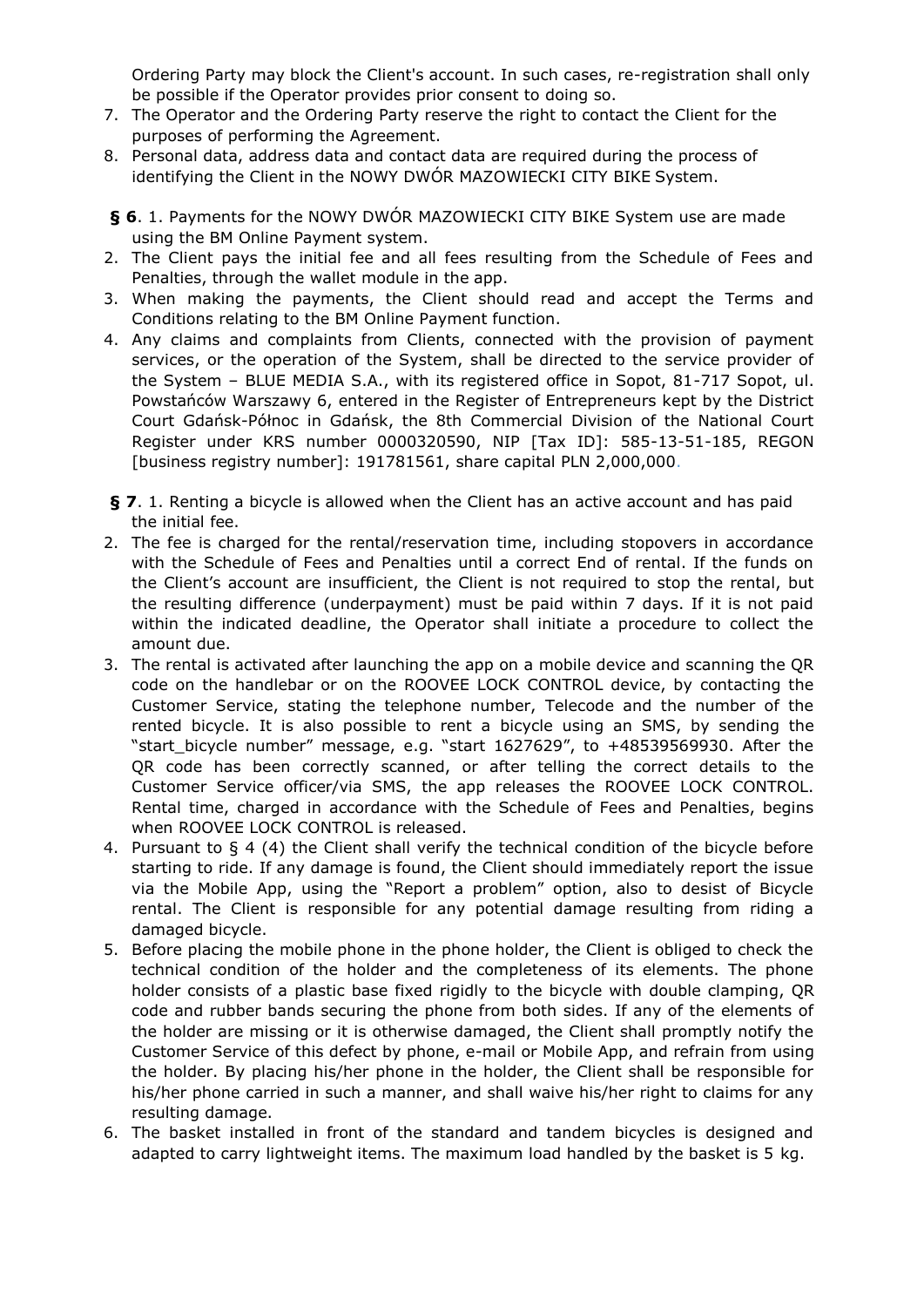The Client is responsible for any damage resulting from the inappropriate use of the basket, as well as damage to, and loss of, the items transported in the basket.

- 7. The luggage carrier in the Cargo bicycle installed in front of the bicycle is designed and adapted to transport items and children weighing up to 80 kg. The carried items and children must be secured with safety belts. The Client is responsible for any damage resulting from the inappropriate use of the luggage carrier, as well as damage to and loss of the items transported in the luggage carrier.
- 8. The maximum load handled by the standard bicycle is 120 kg.
- 9. The standard, cargo and children's bicycles are designed to be used by 1 person only.
- 10. The tandem bicycle is designed to be used by 2 persons.
- 11. In the case of any problems with bicycle rental the user shall promptly contact the Customer Service.
- 12. No fee is charged for returning the bicycle to the NOWY DWÓR MAZOWIECKI CITY BIKE Park Zone.
- 13. If the bicycle is returned outside the NOWY DWÓR MAZOWIECKI CITY BIKE Park Zone, the Client shall pay an additional fee in accordance with the Schedule of Fees and Penalties.
- 14. If the bicycle is left up to 20 km outside the area of operation of the NOWY DWÓR MAZOWIECKI CITY BIKE System, the Client shall pay an additional fee in accordance with the Schedule of Fees and Penalties. Should the said distance be exceeded, the Client shall pay a penalty in accordance with the Schedule of Fees and Penalties. For any damage, or theft of the bicycle, If the bike is left outside the area of operation of the NOWY DWÓR MAZOWIECKI CITY BIKE System, the Client is responsible For any damage, or theft of the bicycle to the full amount.
- 15. Returning the bicycle means closing the ROOVEE LOCK CONTROL device and leaving the bicycle in the area of operation of the NOWY DWÓR MAZOWIECKI CITY BIKE System, in a public place, excluding underground car parks, tunnels, garages, closed cemeteries, forests, and parks. In particular, it is not allowed to return or store bicycles inside buildings, on private property, in basements, tunnels or cars. The bicycle must rest on the stand. It is not allowed to leave the bicycle lying. It is also not allowed to leave the bicycle resting on a post, tree or a building.
- 16. If the ROOVEE LOCK CONTROL cannot be closed, the Client must contact the Customer Service immediately. In the case of non-report, the Client is responsible for any possible damage or theft of the bicycle, to the full amount.
- 17. Should the bicycle be incorrectly returned, particularly without closing the ROOVEE LOCK CONTROL, or left in a prohibited place, the Client shall pay a fee in accordance with the Schedule of Fees and Penalties. The Client bears full responsibility for the incorrectly returned bike, until the ROOVEE LOCK CONTROL device is properly closed or the bicycle is parked in a place that is allowed within the area of operation of the NOWY DWÓR MAZOWIECKI CITY BIKE System.
- 18. If an accident or collision occurs during the use of the rented bicycle, the Client shall prepare an appropriate report regarding the incident or call the Police. The Client shall immediately notify the Operator of such situations.
- **§ 8**. 1. The Client shall immediately report any problems with the bicycle via the app, using the "Report a problem" module or by contacting the Customer Service directly. In the case of non-report, the Client may be charged for subsequent costs of repair.
- 2. The Client is not authorised to perform any repairs or make any modifications to the rented vehicle. The only entity authorised to do so is the Operator.
- 3. It is recommended that the Client should be able to contact the Customer Service (by phone or email) during the use of the rented bicycle.
- **§ 9**. 1. All fees are charged in accordance with the Schedule of Fees and Penalties, which, pursuant to the provisions of these Terms and Conditions, forms Appendix 2.
- 2. The fees for the use of the rented bicycle vary, and depend on the rental/pause time.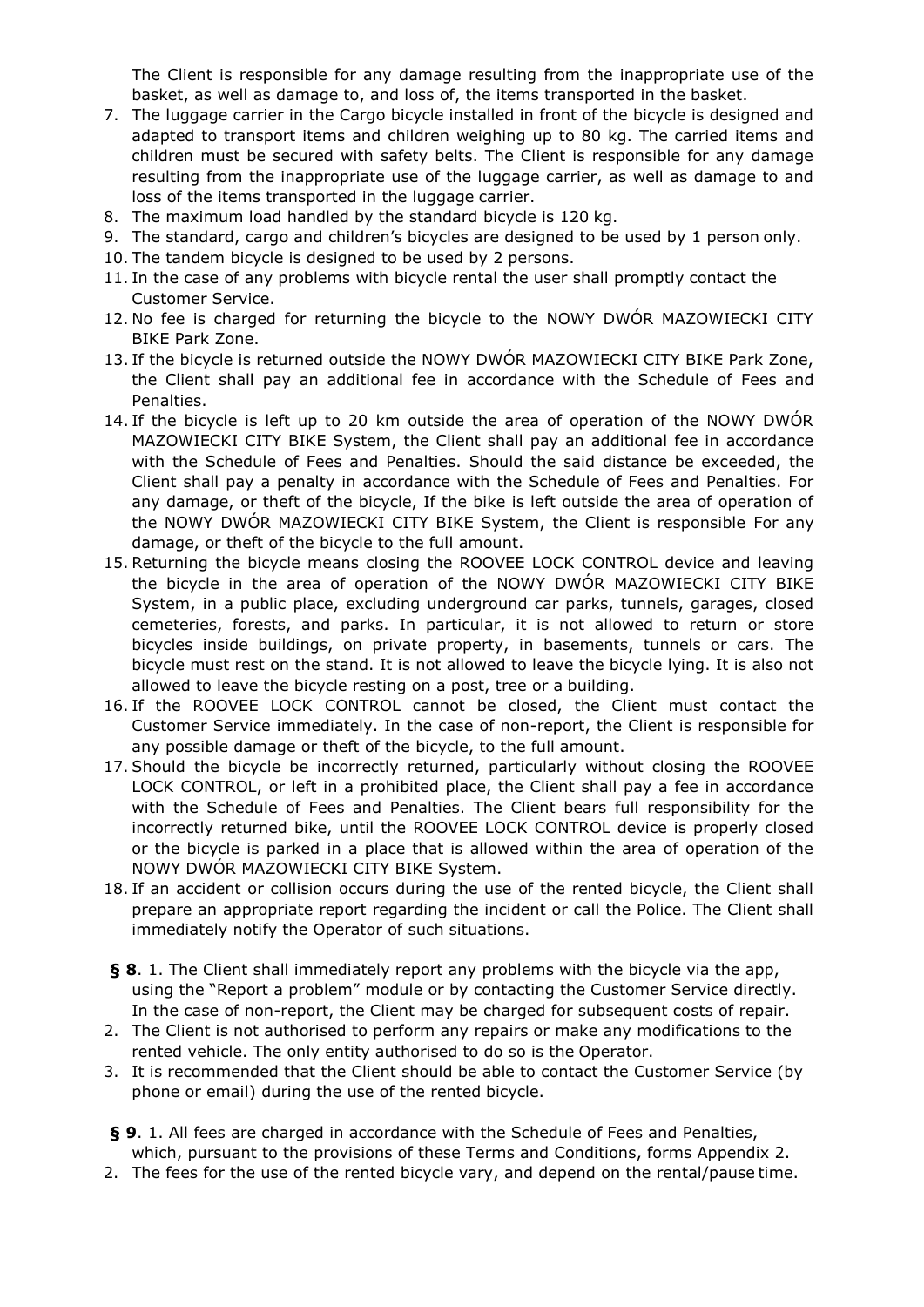- 3. The basis for charging the fee is the number of minutes of rental, calculated from the time the bicycle is rented out to the time of End of rental.
- 4. If the fees to be paid for the ride are higher than the funds available on the Client's account, in accordance with the provisions of  $\S 7(2)$  hereof, the Client shall add funds to the account to achieve a balance at least allowing the payment within 7 days.
- 5. No fees paid to the Operator's account during the term of the Agreement shall be refundable.
- **§ 10**. 1. A complaint is defined as the Client's e-mail message sent to [bok@roove.eu](mailto:bok@roove.eu) requesting the refund of a fee, due to the non-performance or improper performance of the Rental Service by the Operator, or the return of the charged additional fee, including processing fee, within a maximum of 14 days from the incident being the subject of the complaint.
- 2. Complaints shall be processed immediately, but no later than within 21 days from the day of their receipt or supplementation. If the complaint needs to be supplemented, this period shall begin on the day of the serving of all supplementary documents, explanations etc. If supplementation is necessary, the Operator shall indicate the scope of the documentation to be supplemented.
- 3. The Client shall receive an appropriate reply to the email address provided during registration or indicated in the complaint.
- 4. The complaint must contain the Client's full name, e-mail address, mobile phone number, a detailed description of the situation, and any information (evidence) confirming the occurrence of the described situation.
- 5. If there are no identification data, such as the full name, email address or phone number, the Operator shall not process the complaint.
- 6. Submitting a complaint does not release the Client from performing his/her obligations towards the Operator.
- 7. The complaint procedure involves identifying the problem, performing a detailed analysis of its validity, and issuing a decision.
- 8. The Client can appeal against the decision issued by the Operator within 14 days from receiving the decision. Appeals should also be sent to ul. Ryżowa 33a/7, 02-495 Warsaw. Appeals shall be considered within 21 days from their receipt. The Client has the right to apply for reconsideration of the case which is the subject of the decision issued as a result of the complaint, or appeal against it to the City Hall in Nowy Dwór Mazowiecki, Zakroczymska 30, 05-100 Nowy Dwór Mazowiecki.
- 9. After exhausting the complaint procedure, the Client shall have the right to seek compensation in court for the non-performance or improper performance of the Service.
- 10. The Operator shall be responsible for the non-performance or improper performance of the service in relation to actual loss sustained and shall not take into account the loss of profits.
- 11. For complaints resolved in favour of the Client, the refund will be provided to the Client's account in the Roovee system within 14 days from the Client's being notified of the decision.
- **§ 11**. 1. The Client has the right to withdraw from the Agreement within 14 days without stating the reason for this decision. This time limit is considered to have been observed if the Client submits an appropriate statement setting out his/her decision to withdraw from the agreement to [bok@roove.eu](mailto:bok@roove.eu) before its expiration.
- 2. The Client shall not be entitled to withdraw from the agreement after the performance thereof.
- 3. The Client shall have the right to terminate the Agreement at any time during the term thereof. The termination notice should be sent to [bok@roove.eu.](mailto:bok@roove.eu) Termination of the agreement shall take place within 14 days of the receipt of the notice of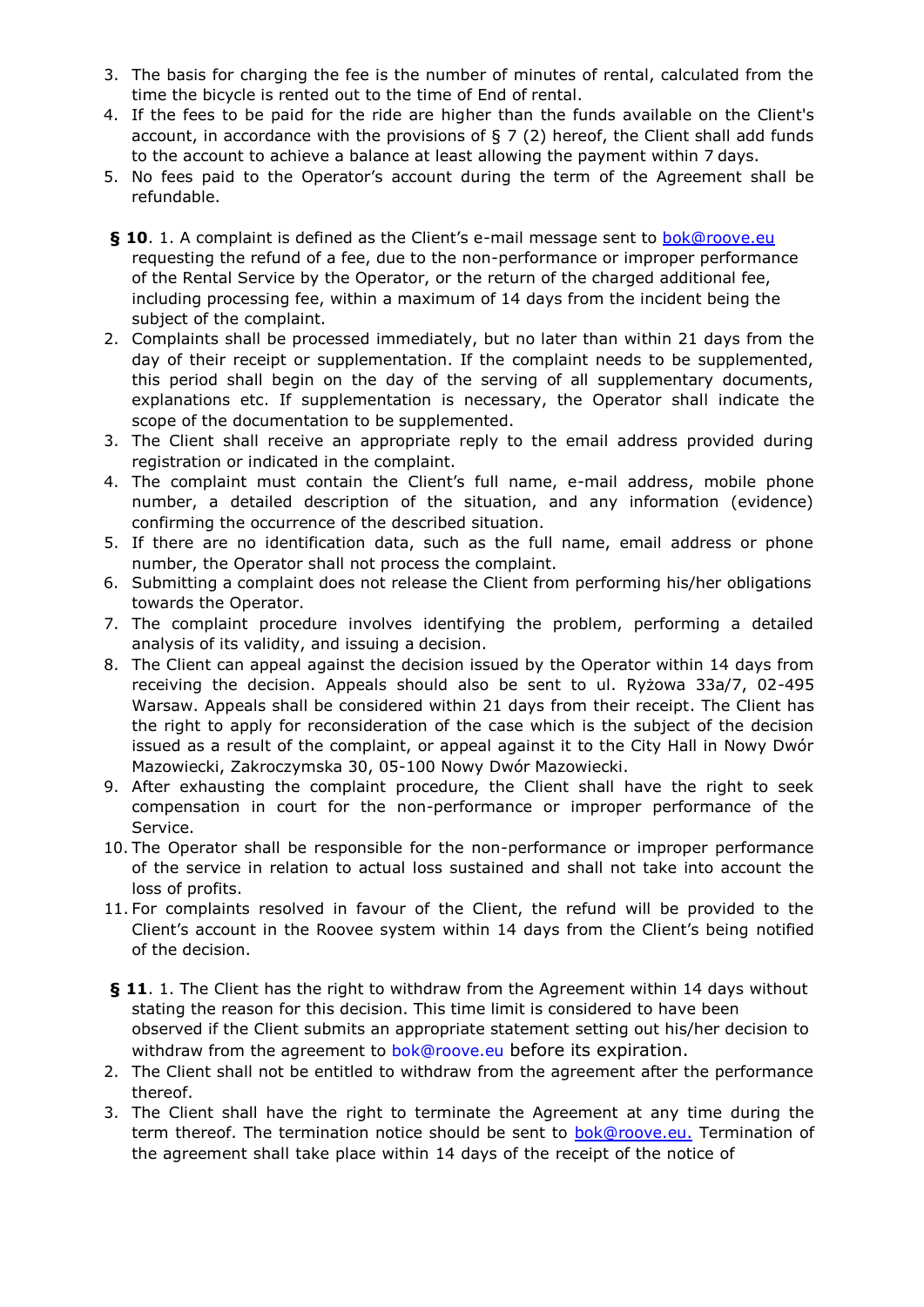termination. Before giving notice, the Client is obliged to settle his/her balance on the settlement account to a balance equalling PLN 0.00.

- 4. If on the day of termination of the Agreement the balance exceeds PLN 0.00, the balance amount will be returned to the bank account number provided by the Client. The refund will be provided within 21 days from the date of terminating the Agreement.
- **§ 12.1.** The Controller of Personal Data processed within the ROOVEE System is ROOVEE S.A., with its registered office at ul. Ryżowa 33a/7, 02-495 Warsaw.
- 2. The Data Controller has appointed a Data Protection Officer whom you can contact a[t](mailto:iod@roovee.eu) [iod@roovee.eu.](mailto:iod@roovee.eu)
- 3. The Data Controller shall process the personal data in accordance with the law in force, including in particular Regulation on the protection of natural persons with regard to the processing of personal data and on the free movement of such data, and repealing Directive 95/46/EC (The General Data Protection Regulation), the Polish Act of 10 May 2018 on the Protection of Personal Data (Journal of Laws of 2018, item 1000), and the provisions of the Agreement, and with due diligence observed.
- 4. The Data Controller shall apply the appropriate technical and organisational measures to protect personal data from being disclosed to, or collected by, unauthorised parties, and from the unlawful processing, loss, damage, or destruction of the data.
- 5. Personal data shall be processed in order to implement the Agreement (pursuant to Article 6(1)(b) of Regulation 2016/679), respond to queries and requests, and provide technical assistance, and the grounds for such processing shall be the legitimate interests of the Controller (pursuant to Article 6 (f) of Regulation 2016/679). Data on the location of a device shall be processed to provide the user with information on bicycle rental stands, and to display the route to the nearest available bicycle on the basis of the consent (pursuant to Article 6(1)(a) of Regulation 2016/679) for the purpose of establishing or, where appropriate, exercising/defending legal claims (pursuant to Article 6(f) of Regulation 2016/679).
- 6. The Data Controller hereby informs you that your personal data will be stored for a period necessary to implement the Agreement, or for the duration of the legitimate interests of the Controller, and, upon the expiry of such a period, for the purposes and duration required by the applicable laws, or to secure legal claims, if any.
- 7. The Data Controller hereby informs you that any data processed on the basis of the consent shall be processed until the said consent is revoked, and afterwards for the purposes, duration, and to the extent required by the laws in force, or to secure legal claims, if any.
- 8. In connection with data processing, the Data Controller hereby informs you that you have the right to access, rectify or erase your data, and to revoke your consent voluntarily and at any time, as well as to restrict the data processing, or to transfer data.
- 9. Furthermore, you have the right to object to the processing of your personal data on the grounds of a legitimate interest of the Controller.
- 10. You have the right to lodge a complaint with a supervisory authority if, in your opinion, the data processing is infringing the provisions of Regulation 2016/679.
- 11. The provision of data is voluntary but it constitutes a condition for the conclusion and implementation of the agreement. Your refusal to provide your personal data will render the conclusion and performance of the agreement impossible.
- 12. The recipients of data shall be entities which manage computer systems, and provide accounting and legal services, as well as any institutions and entities authorised under the laws in force.
- 13. Your data shall not be subject to automated decision-making and/or profiling. Your data shall not be transferred to any third countries.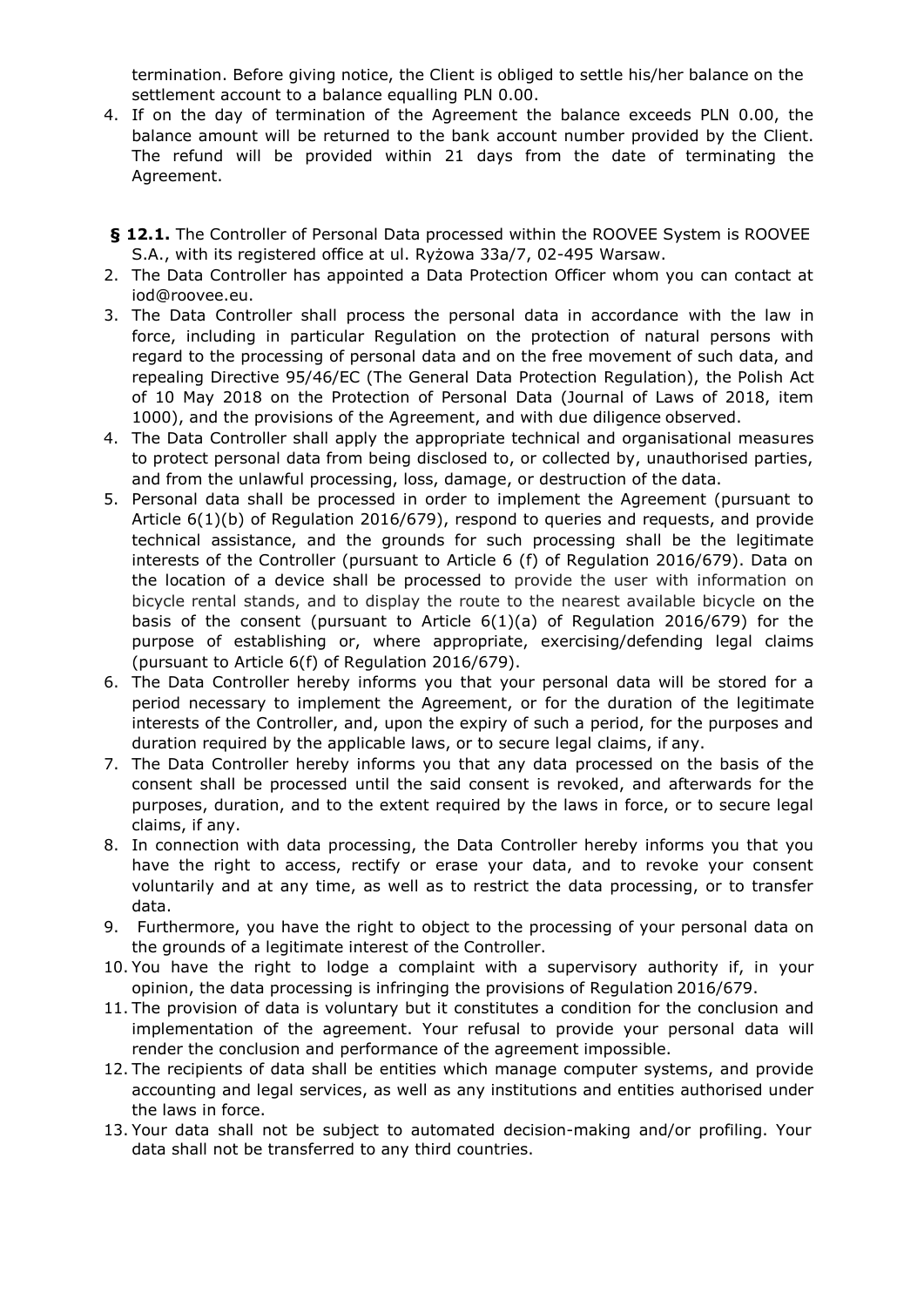14. For information on the processing of personal data of which you are the subject, please contact the Personal Data Protection Officer email: *[iod@roovee.eu.](mailto:iod@roovee.eu)* 

## **Chapter 3**

## **Final provisions**

- **§ 13**. 1. In any matters not covered by these Terms and Conditions, the provisions of the law in force shall apply.
- 2. By accepting these Terms and Conditions, as well as by renting a bicycle, you confirm that your state of health allows you to use the bicycle safely, and that you can ride bicycles, and are familiar with the Traffic Code.
- 3. The Operator reserves the right to terminate the Agreement subject to a 7-day notice period, in particular where the Client has provided incorrect data on registration, is delaying on payments, is not abiding by the Terms and Conditions, or has stolen or damaged a bicycle.
- 4. The Operator reserves the right to amend the provisions of these Terms and Conditions, and any such amendment shall be communicated in an e-mail sent to the address which the Client has provided on registration, and/or via a notification in the mobile app. If, within 7 days of being notified, the Client fails to respond back declaring his/her nonacceptance of the amendment, it shall be deemed accepted by the Client.

**§ 14.** Appendices to the Terms and Conditions: Appendix 1 Park zones and the area of operation of the NOWY DWÓR MAZOWIECKI CITY BIKE System, Appendix 2 Schedule of Fees and Penalties, Appendix 3 Declaration by the Parent/Legal Guardian, Appendix 4 Complaint Form, and Appendix 5 Refund Form shall read as stated in the appendices hereto.

**§ 15.** The implementation of this Resolution shall be entrusted to the Mayor of Nowy Dwór Mazowiecki.

**§ 16.** This Resolution shall enter into force after 14 days from it being announced in the Official Journal of Mazowieckie Voivodeship.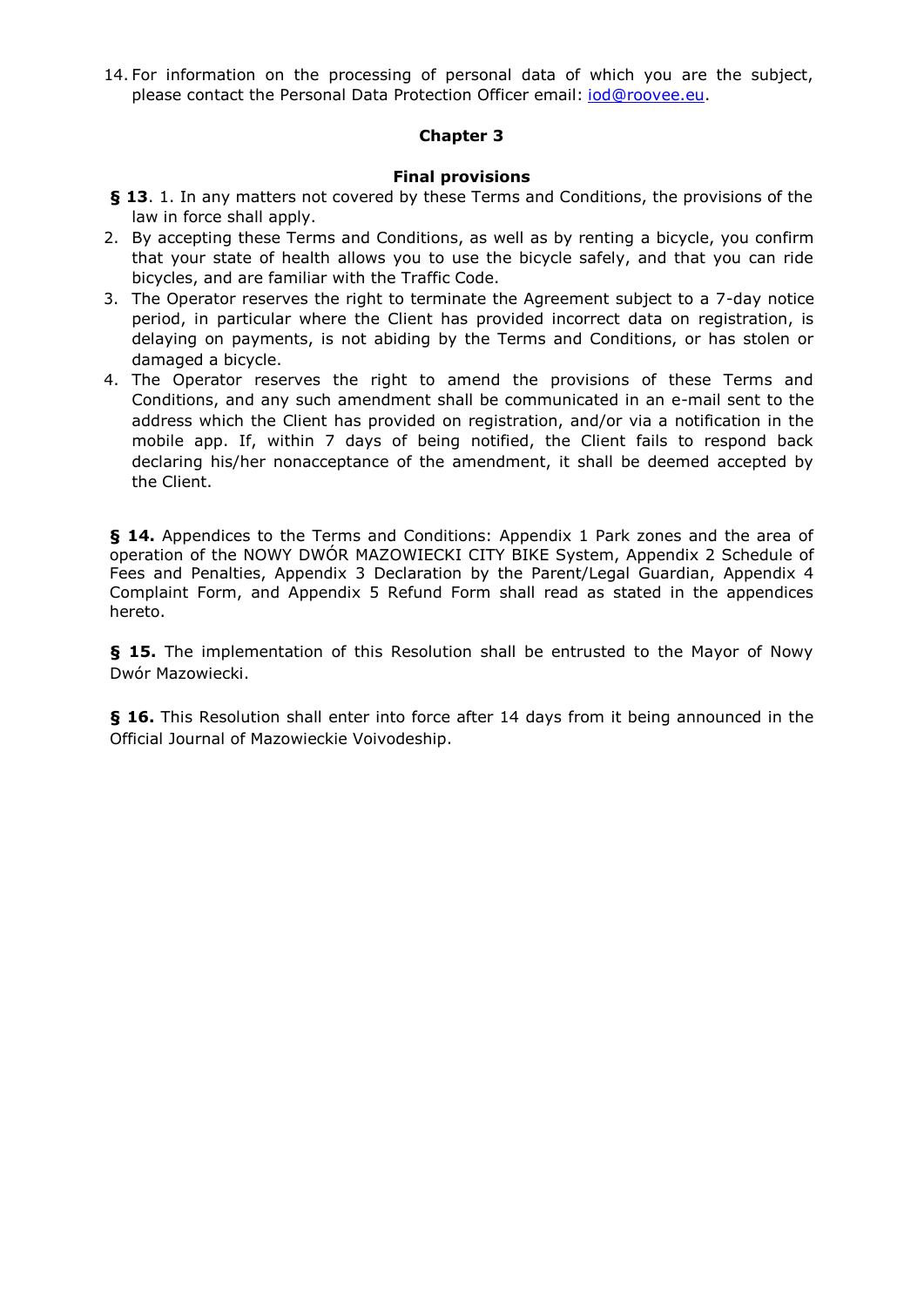## **Appendix 1 The NOWODWORSKI ROWER MIEJSKI System Operation Zone**

## **I. NOWODWORSKI ROWER MIEJSKI-ROOVEE PARK areas**

- 1. ROOVEE-PARK AREA 29 Listopada street "Twierdza Modlin Centrum"
- 2. ROOVEE-PARK AREA Ledóchowskiego street "Centrum Informacji Turystycznej"
- 3. ROOVEE-PARK AREA Parkuj i Jedź Kolejowa street "Stacja kolejowa Modlin"
- 4. ROOVEE-PARK AREA Zakroczymskiej street "Centrum miasta"
- 5. ROOVEE-PARK AREA Harcerska street "Starostwo Powiatowe"
- 6. ROOVEE-PARK AREA Bohaterów Modlina/Sempołowskiej street "Osiedle Pólko"
- 7. ROOVEE-PARK AREA Wojska Polskiego/Okulickieg street- "Osiedle Młodych Okulickiego"
- 8. ROOVEE-PARK AREA Młodzieżowa street/ZS1 "Osiedle Młodych Młodzieżowa"
- 9. ROOVEE-PARK AREA Dębowa street/SP im. Einsteina "Dębowa"
- 10. ROOVEE-PARK AREA Modlińska/Słowackiego street "Modlińska"
- 11. ROOVEE-PARK AREA Sportowa street/NOSiR "NOSiR"
- 12. ROOVEE-PARK AREA Morawicza street "Stacja kolejowa Nowy Dwór Mazowiecki"

#### Stanisławowo Nowy Modlin Bronisławka Mazowiecki  $62$ Port Lotniczy Nowy Dwór Warszawa-Modlin 62 同 Mazowiecki  $57$ 85 Fwierdza Modlin  $E$  $\blacksquare$ 57 **O** Hotel "Royal  $\frac{3}{\text{Wis}^{\text{te}}}$ Demczuk. Motocykle BS. Hotel Mazovia  $\blacksquare$  $\overline{\mathbf{z}}$  $\bullet$ Las Dębinka 575 Zespół Szkół/hr 1 85 w Nowym Dworze... Kazuń Nowy Wólka Górska ochale Sady Kazuń-Bielany

#### **II. The NOWODWORSKI ROWER MIEJSKI Operation Zone**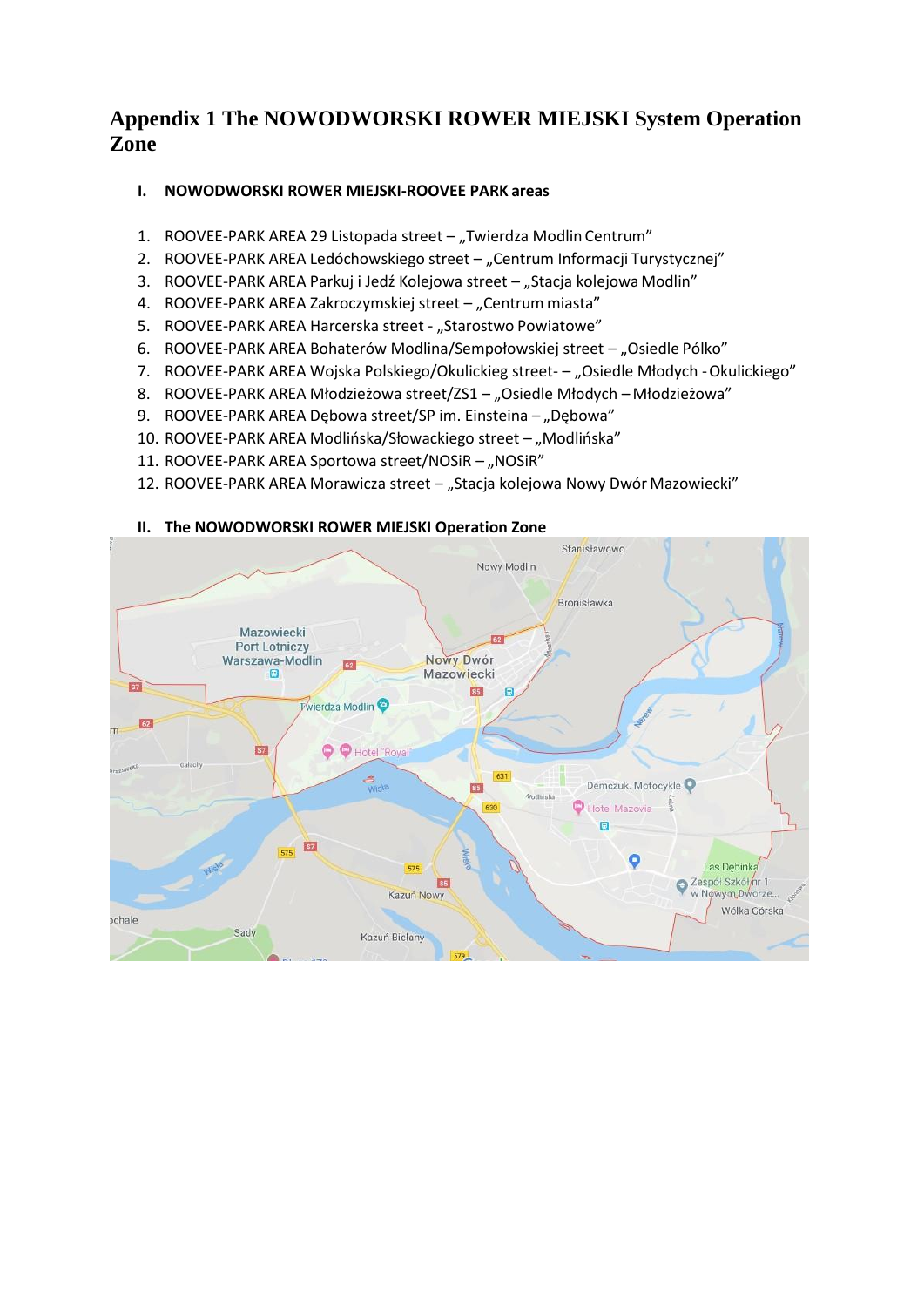|                         |                                                                                                                                                                              | Gross         |
|-------------------------|------------------------------------------------------------------------------------------------------------------------------------------------------------------------------|---------------|
| Item Name               |                                                                                                                                                                              | amount        |
|                         | 1. Deposit                                                                                                                                                                   | 10.00 PLN     |
|                         | 2. The minimum account balance allowing a bicycle ride                                                                                                                       | 3.00 PLN      |
| 3.                      | One minute of ride (over first 30 minutes)                                                                                                                                   | 0.05 PLN      |
|                         | 4.   Fee for 1 minute of stopover/pause (over first 30 minutes)                                                                                                              | 0.05 PLN      |
|                         | 5. Fee for leaving the bike outside the NOWODWORSKI ROWER MIEJSKI-ROOVEE<br>PARK area                                                                                        | 2.00.00 PLN   |
|                         | 6. Bonus for returning the bicycle from outside the NOWODWORSKI ROWER MIEJSKI- 1.50 PLN<br>ROOVEE PARK zone back to the zone                                                 |               |
|                         | 7. Fee for leaving the bicycle up to 20 km outside the NOWODWORSKI ROWER<br>MIEJSKI System zone                                                                              | 200.00.00 PLN |
|                         | 8. Fee for leaving the bicycle over 20 km outside the NOWODWORSKI ROWER<br>MIEJSKI System zone                                                                               | 2500.00 PLN   |
| 9. I                    | Fee for leaving the bicycle in a non-public places, areas (including garages, tunnels,<br>private properties, closed cemeteries, basements, buildings, cars, forests, parks) | 100.00 PLN    |
|                         | Fees for the damage of theft of individual NOWODWORSKI ROWER MIEJSKI<br>components                                                                                           |               |
| 1                       | Frame                                                                                                                                                                        | 400.00 PLN    |
| 2                       | Dynamo                                                                                                                                                                       | 200.00 PLN    |
| 3                       | Front light                                                                                                                                                                  | 50.00 PLN     |
| 4                       | Rear light                                                                                                                                                                   | 50.00 PLN     |
| 5                       | ROOVEE LOCK CONTROL                                                                                                                                                          | 500.00 PLN    |
| 6                       | Handlebars                                                                                                                                                                   | 100.00 PLN    |
| $\overline{\mathbf{7}}$ | Bell                                                                                                                                                                         | 20.00 PLN     |
| 8                       | Pedal                                                                                                                                                                        | 50.00 PLN     |
| 9                       | <b>Basket</b>                                                                                                                                                                | 100.00 PLN    |
| 10                      | <b>Tyre</b>                                                                                                                                                                  | 200.00 PLN    |
| 11                      | Rim                                                                                                                                                                          | 200.00 PLN    |
| 12                      | Spoke                                                                                                                                                                        | 1.00 PLN      |
| 13                      | Saddle                                                                                                                                                                       | 150.00 PLN    |
| 14                      | Saddle pillar                                                                                                                                                                | 80.00 PLN     |
| 15                      | Mudguard                                                                                                                                                                     | 50.00 PLN     |
| 16                      | Cables, connectors                                                                                                                                                           | 50.00 PLN     |
| 17                      | Kickstand                                                                                                                                                                    | 100.00 PLN    |
| 18                      | Wheel hub                                                                                                                                                                    | 150.00 PLN    |
| 19                      | Fork                                                                                                                                                                         | 150.00 PLN    |

# **Appendix 2. Table of Fees and Penalties**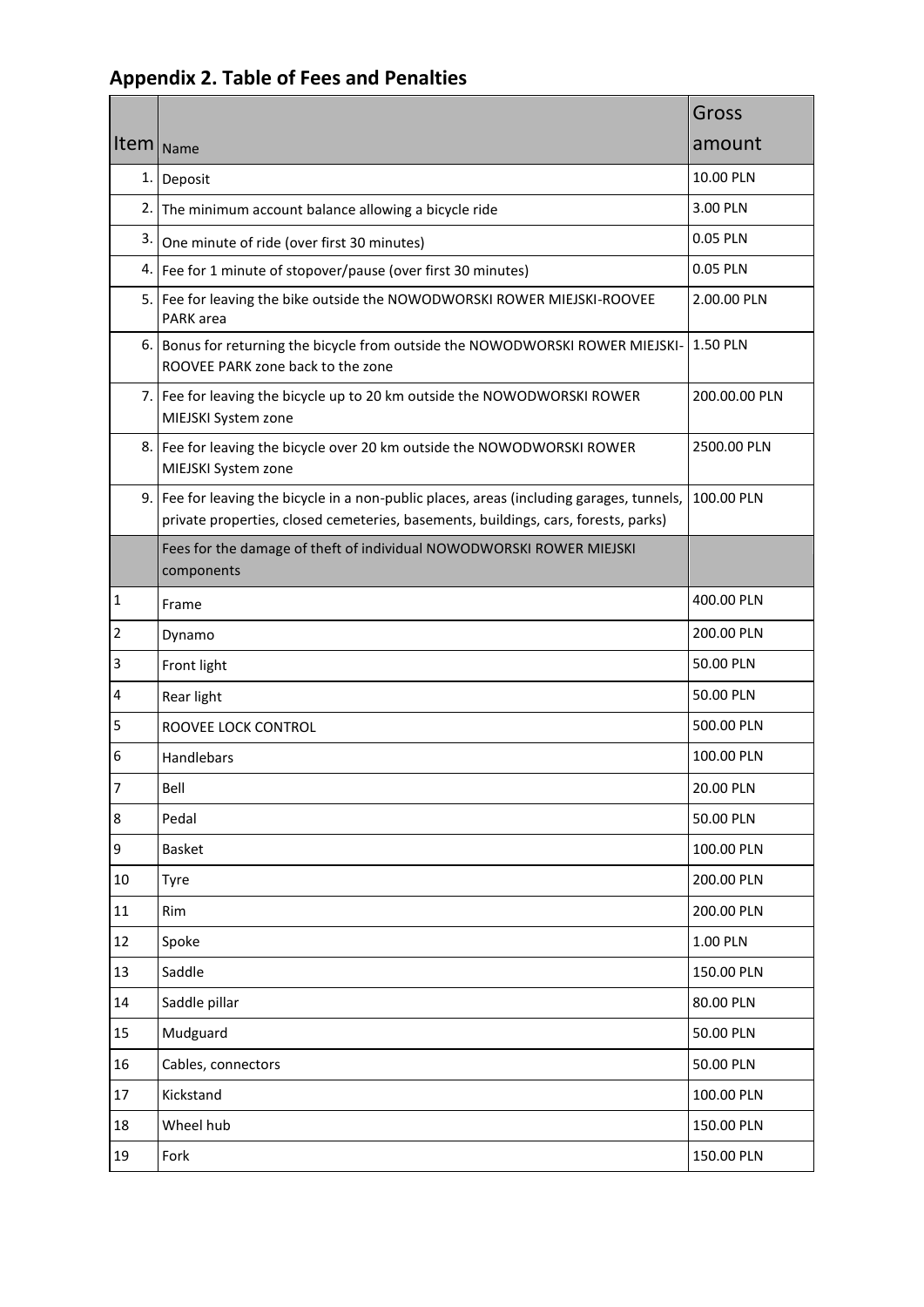| 20 | Grips              | 20.00 PLN |
|----|--------------------|-----------|
| 21 | <b>Shifters</b>    | 80.00 PLN |
| 22 | <b>Brake lever</b> | 40.00 PLN |
| 23 | Chainset           | 40.00 PLN |
| 24 | Phone holder       | 50.00 PLN |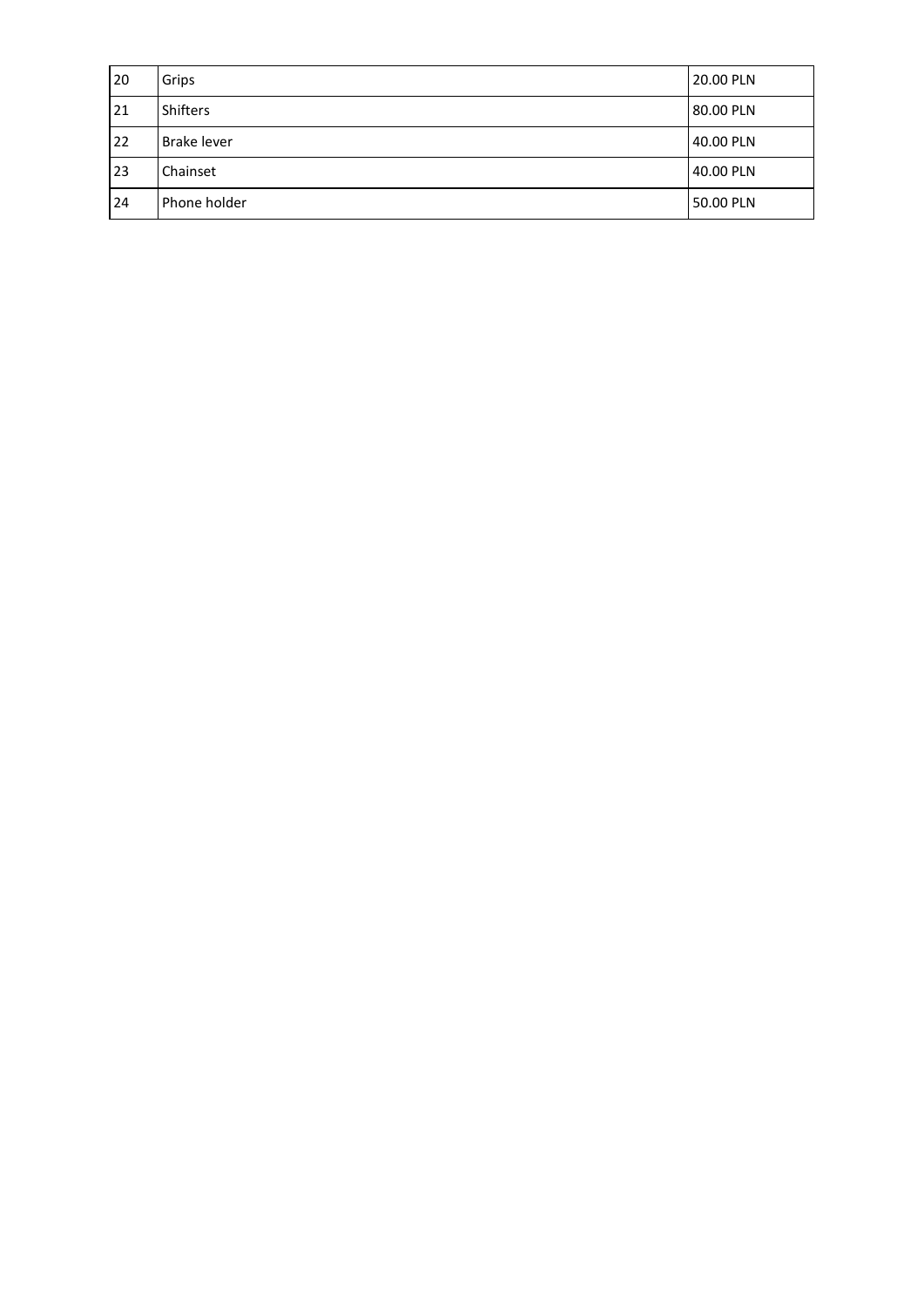## **Appendix 3. Declaration by the Parent/Legal Guardian**

## **Declaration (by the parent/legal guardian)**

I, the undersigned, hereby give my consent for my child (minor)

………………………………………………………………………………………………………………………… ……………………………. Full name of the child …………………………………………………………………………………………………………...…………… ………………………………… Full name of the guardian …………………………………………………………………………………………………………...…………… …………………………….. Telephone number of the guardian …………………………………………………………………………………………………………...…………… ……………………………… E-mail address of the guardian

to conclude an agreement with ROOVEE S.A. for the use of the ROOVEE System.

I accept the Terms and Conditions, and declare that I assume full responsibility for any potential damage caused, in particular in connection with the minor's non-compliance with the Terms and Conditions, and that I shall cover all the current liabilities specified in the Table of Fees and Penalties. I shall also provide funds for my child's (minor's) account in the ROOVEE System via the mobile app.

……………………………………… ……………………………………………………….. Place, date, legible signature of the parent (guardian)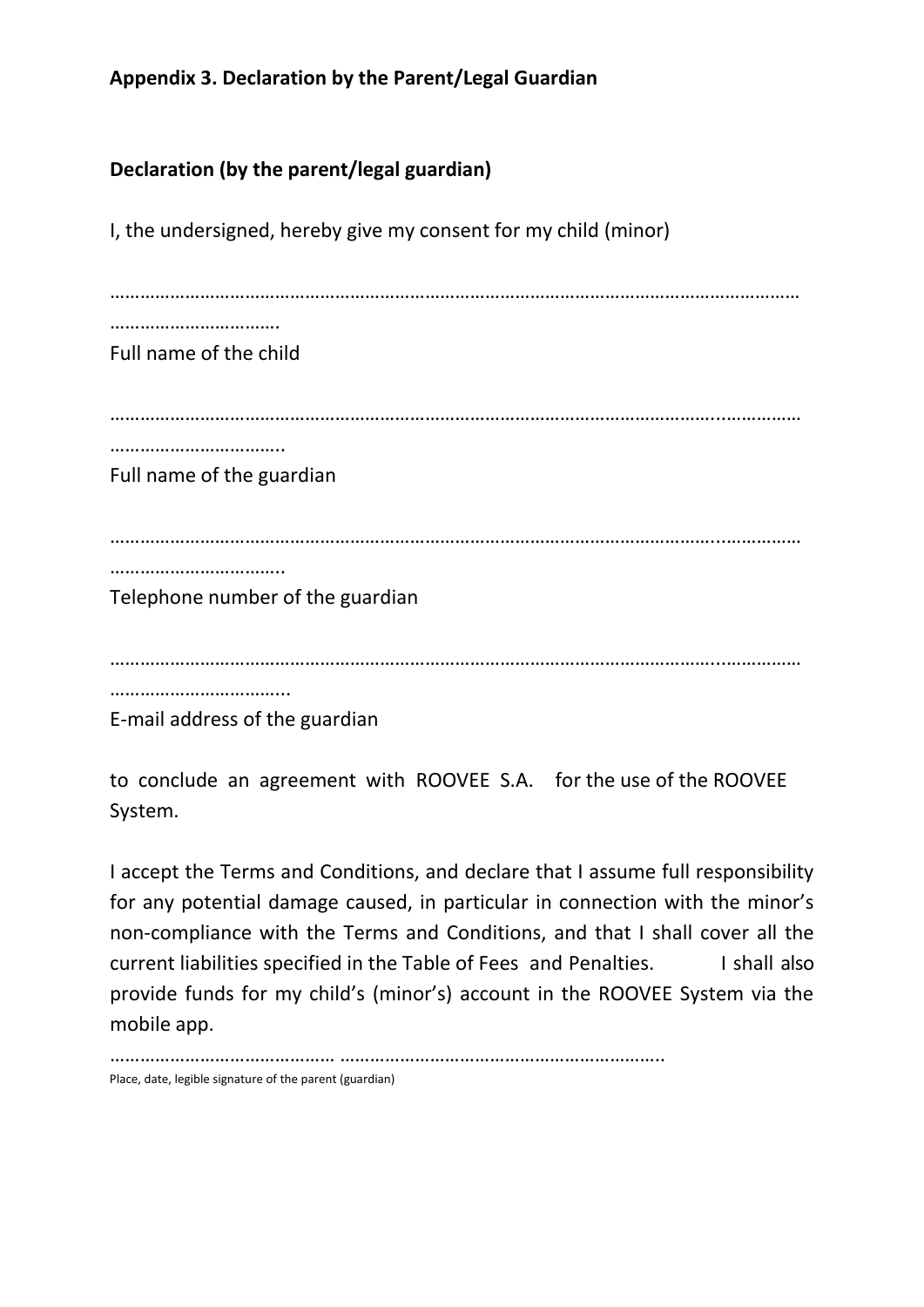**Appendix 4. Complaint Form**

# **Complaint**

| name) (telephone number)                                                  |  |  |  |
|---------------------------------------------------------------------------|--|--|--|
| I am submitting a complaint regarding the rental of bicycle number / from |  |  |  |
|                                                                           |  |  |  |
|                                                                           |  |  |  |
| (name of the zone, detailed address)                                      |  |  |  |
|                                                                           |  |  |  |
| zone                                                                      |  |  |  |
| the<br>outside<br>zone                                                    |  |  |  |
|                                                                           |  |  |  |
|                                                                           |  |  |  |
|                                                                           |  |  |  |
|                                                                           |  |  |  |
| The total ride/rental/pause/stopover time was  I do not agree with        |  |  |  |
| the charged amount of<br>because                                          |  |  |  |
|                                                                           |  |  |  |
|                                                                           |  |  |  |
|                                                                           |  |  |  |
| (Reason for the complaint)                                                |  |  |  |